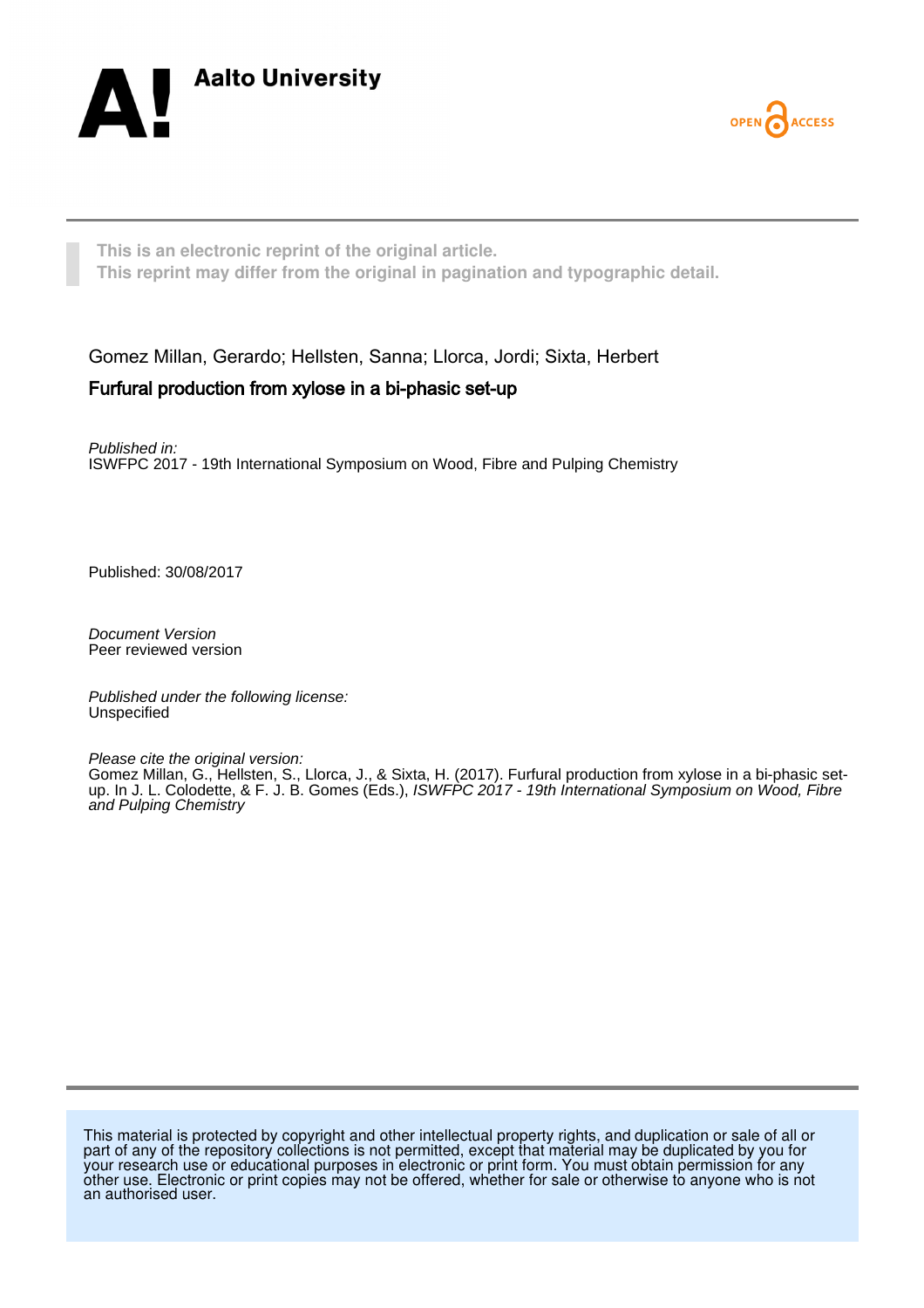# Furfural production from xylose in a bi-phasic set-up

Gerardo Gomez Millan: PhD Student, Aalto University, Finland, [gerardo.gomezmillan@aalto.fi](mailto:gerardo.gomezmillan@aalto.fi) Sanna Hellsten: Postdoc researcher, Aalto University, Finland, [sanna.hellsten@aalto.fi](mailto:sanna.hellsten@aalto.fi) Jordi Llorca: Director BRCMSE, Universitat Politècnica de Catalunya, Spain, [jordi.llorca@upc.edu](mailto:jordi.llorca@upc.edu) Herbert Sixta: Head of Department, Aalto University, Finland, [herbert.sixta@aalto.fi](mailto:herbert.sixta@aalto.fi)

### **Abstract**

The production of furfural (FUR) from xylose was carried out using a biphasic batch reaction system. Isophorone and 2-methytetrahydrofuran (MTHF) have been used to extract FUR and enhance overall furfural yield by limiting its degradation to humins. The effect of time, temperature, and organic to aqueous ratio on xylose conversion and FUR yield were investigated. Experiments conducted at two temperatures (170 and 190 °C) were investigated in a stirred microwave-assisted batch reactor, which established the optimal conditions to obtain the highest FUR yield. The maximum FUR yields obtained from xylose were 82 mol% when using MTHF in 180 min (at 190 °C) and 43 mol% when using isophorone in 180 min (at 190 °C) with an aqueous to organic phase ratio of 5:1.

**Keywords**: xylose, furfural, hemicellulose, prehydrolyzate liquor, biorefinery, MTHF, CPME, isophorone

## **Introduction**

In recent years we have witnessed much activity to upgrade sugars contained in side-streams from the pulp and paper industry into ethanol and other value-added chemicals. An interesting catalytic route, namely the dehydration of sugars to furans, is considered one of the most promising routes for the production of platform chemicals and fuels. Furans such as FUR are highlighted in the "Top 10 + 4" by the United States Department of Energy list as the most rewarding bio-based platform molecules <sup>1</sup>. The current FUR production uses mineral acids at approx. 200 °C, providing around 50 mol% yield. These mineral acids possess several drawbacks, e.g., high toxicity, corrosiveness, difficult recovery and large salt waste after work-up.

Several studies have suggested ways to inhibit the formation of humins and subsequently increase the FUR yield. One approach is to selectively extract the FUR from the aqueous solution into an organic phase. Trimble and Dunlop<sup>2</sup> were the pioneers to implement this idea using ethyl acetate as the extracting media. Subsequent research included studies on various organic solvents such as methyl isobutyl ketone (MIBK)  $^{3,4}$ , toluene<sup>4</sup>, 2-methyltetrahydrofuran (MTHF)<sup>5</sup> and γ-valerolactone<sup>6</sup>.

The purpose of this study is to evaluate the production of FUR from xylose using a biphasic system in which FUR is extracted into a water immiscible solvent removing it from the acidic environment that would catalyze yield reducing condensation and resinification reactions. Besides, this bi-phasic system performs better than aqueous systems as this study demonstrates.

The results of this work could be used to produce platform chemicals, especially FUR, from sugar-based side-streams in the forest industry, in particular from the pre-hydrolysate liquor generated during dissolving pulp production. These obtained value-added products have applications in a wide range of industrial branches (biofuel, pharmaceutical, agrochemical, petrochemical and chemical industry, among others).

# **Experimental**

The effect of xylose concentration on FUR production was studied in biphasic systems made with Isophorone and 2-MTHF serving as the organic phase and an aqueous xylose solution in a 1:5 vol/vol ratio.

Samples for analysis were drawn from both the organic phase (top) and aqueous phase (bottom) after microwave heating. Xylose and FUR from aqueous phase were analyzed separately by High Performance Liquid Chromatography (HPLC) using a Dionex UltiMate 3000 HPLC (Dionex, Sunnyvale, CA, USA) device equipped with refractive index (RI) and ultraviolet (UV) diode array detectors. Product separation was achieved on a HyperRez XP Carbohydrate Ca<sup>2+</sup> column (Thermo Scientific, Waltham, MA, USA). Aqueous sulfuric acid  $(0.0025 \text{ mol } t^{-1})$  was used as eluent with a flow rate of 0.8 ml min<sup>-1</sup>.

FUR from the organic phase was analyzed by gas chromatography with a flame ionization detector (GC-FID) relative to iso-butanol as internal standard (IS). The columns used was a DB-WAXetr (30 m, 0.32 mm i.d., 1 µm film thickness) from Agilent Technologies Inc. The injected samples (1 µL) were subjected to a 10:1 split ratio in the inlet maintained at 200 °C. Helium was used as the carrier gas

The following equations have been used for the mathematical evaluation of the obtained results:

The FUR yields, xylose conversion and selectivity to FUR are calculated using equations 1, 2 and 3,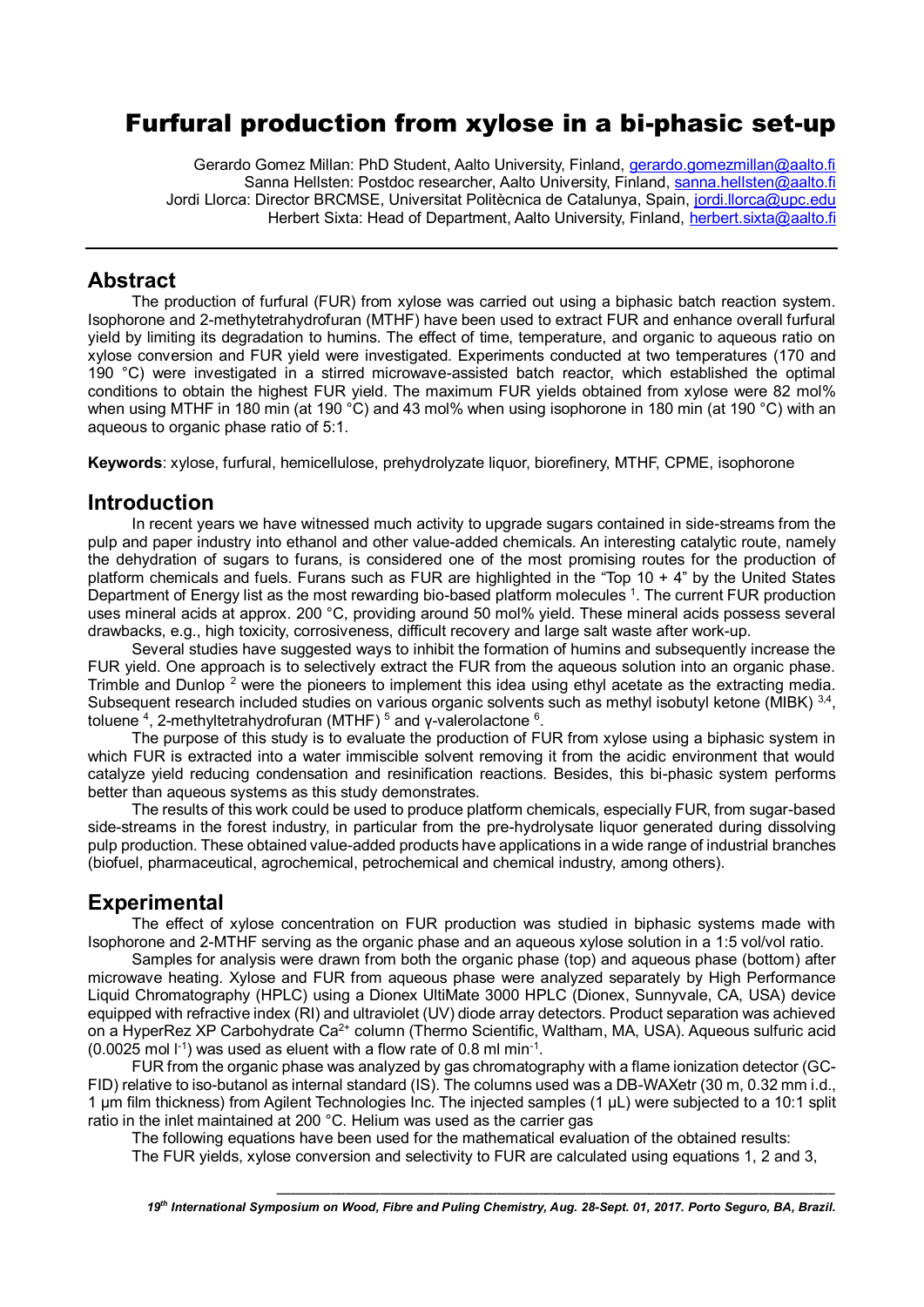$$
Y_{fur} = \frac{c_{fur, org}^{f} + c_{fur, aq}^{f}}{c_{xyl}^{in}} \times 100 \quad [%]
$$
 (1),

$$
X_{xyl} = \frac{c_{xyl}^{in} - c_{xyl}^f}{c_{xyl}^{in}} \times 100 \quad [\%]
$$
 (2),

$$
S_{xyl}^{fur} = \frac{Y_{fur}}{X_{xyl}} \times 100 \, [96] \tag{3}
$$

where *Y*, *X*, *S* are the– furfural yield, conversion of xylose and selectivity to FUR, respectively; *c* is the– concentration in mmol  $I<sup>-1</sup>$  (the subscripts to be read as follows: *xyl*, *fur*, *org*, *aq*, *in*, *f* are the– xylose, FUR, organic phase, aqueous phase, initial, final).

### **Results and Discussion**

#### **Effect of aqueous to organic phase ratio**

The effect of aqueous to organic phase ratio on furfural production was studied in biphasic systems made with isophorone and MTHF serving as the organic phase and an aqueous solution of 186 mmol I<sup>-1</sup> at 190 °C in 30 min. The FUR yield, xylose conversion and selectivity to FUR are shown in Figure 1 and are calculated using equations 1, 2 and 3.

It can be seen in Figure 1a that the FUR yield when using isophorone increases as the aqueous to organic ratio increases. The highest FUR yield (9%) is reached (at 190 °C in 30 min) when employing an aqueous to organic phase ratio of 5:1. When using MTHF, there are two ideal aqueous to organic phase ratios in which high FUR yield can be reached: 1:1 (13%) and 5:1 (12%) at 190 °C in 30 min.

The xylose conversion tends to decrease as the aqueous to organic phase ratio increases (Figure 1b). For samples working with isophorone as the organic solvent, the average xylose conversion is 36% (standard deviation 5%). When MTHF is employed, the average xylose conversion is 43% (standard deviation 5%). This difference could be due to a higher solubility of xylose in MTHF than in isophorone.

The maximum selectivity to FUR formation during biphasic reactions with isophorone was 30% in an aqueous to organic phase ratio of 5:1 (Figure 1c). In the case of biphasic reactions when MTHF was in use, two values of selectivity to furfural were identified: 30% and 32% for an aqueous to organic phase ratios of 1:1 and 5:1, respectively.



*19th International Symposium on Wood, Fibre and Puling Chemistry, Aug. 28-Sept. 01, 2017. Porto Seguro, BA, Brazil.*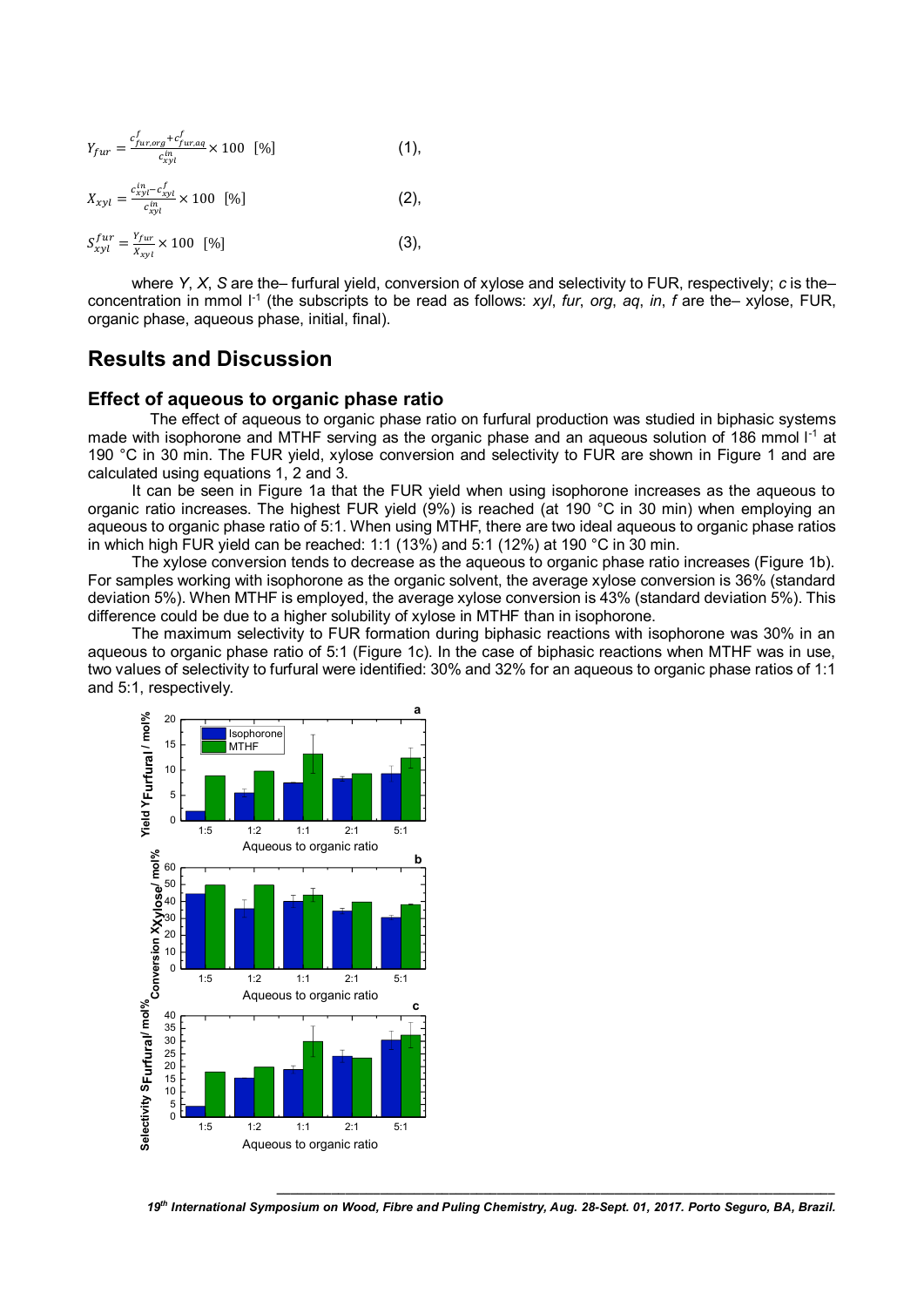Figure 1. Effect of aqueous to organic ratio on FUR yield (a), xylose conversion (b) and selectivity to FUR (c) when employing isophorone and MTHF. The effect was determined for a solution of xylose (186 mmol  $I^{-1}$ ) heated at 190 °C in 30 min at five different ratios of aqueous to organic solvent: 1:5, 1:2, 1:1, 2:1, 5:1 (v/v). The error bars shown are one standard deviation from duplicate analyses.

#### **Effect of reaction temperature**

The effect of reaction temperature on the production of FUR was studied by conducting reactions between 100 and 200 °C in 30 min employing a 186 mmol l<sup>-1</sup> xylose solution. The FUR yield varied between 0 and 23 mol%. The effect of reaction temperature on FUR yield, xylose conversion and selectivity to FUR when working with an aqueous to organic ratio of 5:1 was further investigated. A low FUR yield was obtained from 100 to 150 °C (approximately 0%). The reason for lower FUR yield at the low reaction temperature was due to incomplete xylose conversion (below 15%). The highest FUR yield when employing MTHF is 23% (at a xylose conversion of 47%), and when using isophorone is 18% (at a xylose conversion of 50%) at 200 °C (in 30 min).

#### **Effect of reaction time**

The effect of reaction time on the production of FUR was studied by conducting reactions between 30 to 180 min at 170 and 190 °C with MTHF and isophorone with a 186 mmol I<sup>-1</sup> xylose solution. Figure 2 shows the effect of reaction time on FUR yield, xylose conversion and selectivity to FUR.

In agreement with previous studies  $^7$ , FUR yield and xylose conversion were observed to be strongly influenced by the reaction temperature (Figure 2a-b, 2d-e). As seen in Figure 2a, after the first 60 min of the treatment the FUR yield was increased up to five times by increasing the temperature from 170 to 190 °C when employing isophorone. The highest FUR yield (42%) when using isophorone as organic solvent was reached at 190 °C in 3 h. The maximum selectivity (Figure 2c) to FUR formation was 44% and 48% at temperatures of 170 and 190 °C, respectively.

When employing MTHF (Figure 2d), after the first 60 min of the hydrothermal treatment, the FUR yield was increased up to five times by increasing the temperature from 170 to 190 °C, similar to the effect observed when using isophorone. The highest FUR yield (82%) was reached at 190 °C in 3 h. With MTHF, the maximum selectivities (Figure 2f) to FUR formation was 65% and 98% at temperatures of 170 and 190 °C, respectively.

For both isophorone and MTHF as organic solvent, the amount of converted xylose at the temperatures studied in the present research (Figure 2b and 2e) was similar. When using isophorone, the maximum xylose conversions were 37% and 89% at 170 and 190 °C (in 3 h), respectively. When using MTHF, the maximum xylose conversions were 41% and 84% at 170 and 190 °C (in 3 h), respectively.



*19th International Symposium on Wood, Fibre and Puling Chemistry, Aug. 28-Sept. 01, 2017. Porto Seguro, BA, Brazil.*